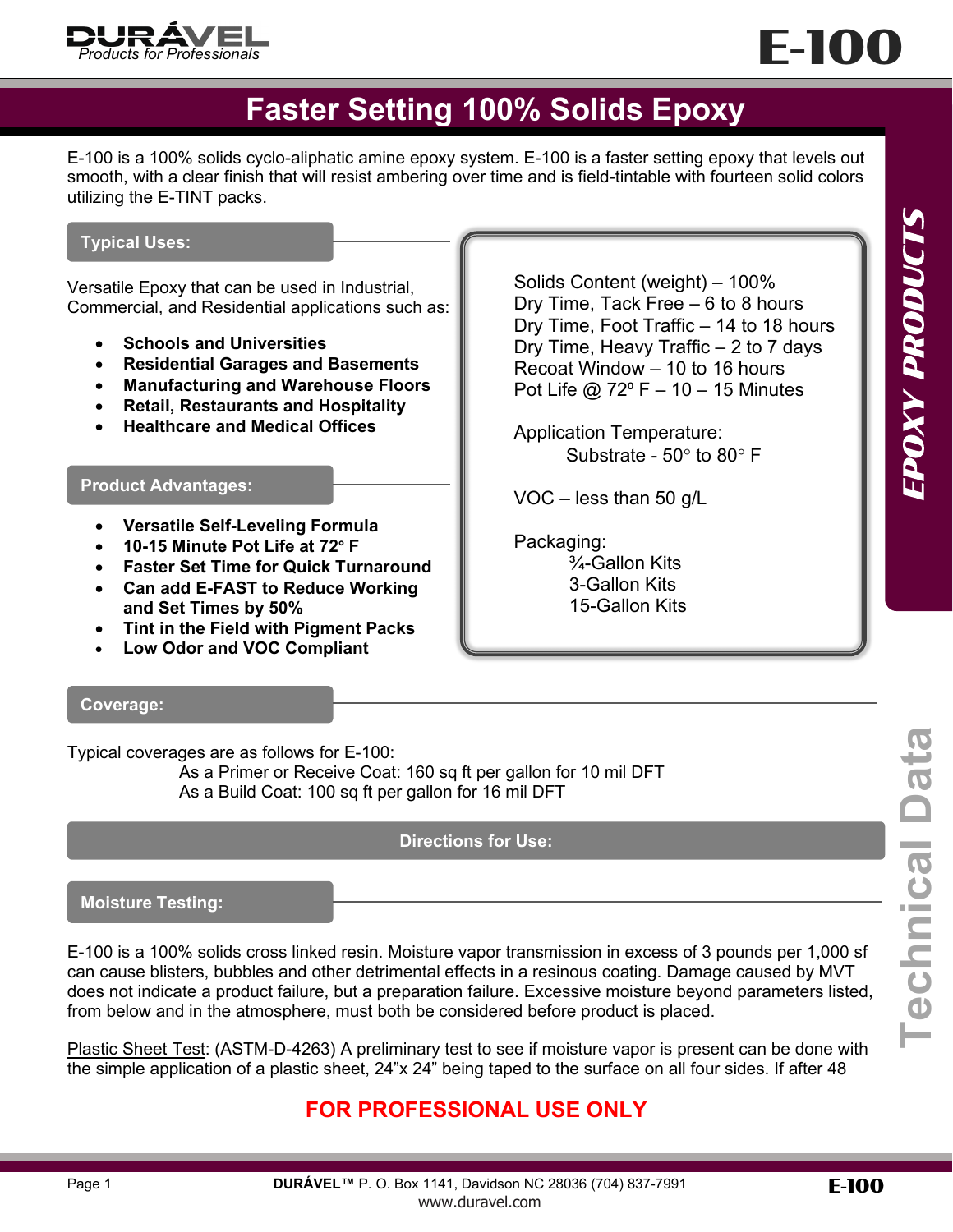hours moisture is present under the plastic a more precise test must be performed to measure the current MVER. The Plastic Sheet test should not be used as a rule that there will not be moisture, but it does give you an indication to perform more accurate testing.

Calcium Chloride Test: Perform a calcium chloride test in accordance with ASTM-F1869 Standard, with surface temperature between 65 - 75°F and 40 - 60% atmospheric relative humidity for 48 hours proceeding. and during the test. Follow the instructions listed by the test manufacturer. ASTM F1869 calls for three tests for the first 1,000 sq ft and one additional test for each 1,000 sq ft after that.

RH TESTING: ASTM F-2170 is the standard for testing relative humidity (RH) in concrete floor slabs. To measure the RH conditions deep in a slab of concrete it is necessary to have a thermo-hygrometer with an insitu probe. The hygrometer is used to calculate RH reading from a probe inserted into holes prepared in the concrete prior to the test. Follow the test manufacturer's instructions for use. The ASTM F-2170 standard calls for at least three tests in the first 1,000 sq. ft. of concrete then one additional test per each 1,000 additional sq. ft.

#### **Substrate Preparation:**

**SOUND:** Concrete that is failing due to poor placement or extensive environmental abuse should be replaced, not repaired. Cracks and joints in concrete should always be treated as moving, with the possibility they will continue moving after the coating is placed. Expansion joints must always be honored since they allow movement in the slab. Holes and divots in the surface should be filled with a suitable material. Semi-rigid joint fillers may be applied in control joints prior to application of the coating, but if excessive movement occurs, a crack will form in the surface of the coating along the joint. Flexible joint sealants should only be applied after the coating is completed and cured. Expectations should be set with the client prior to commencement of the project so they understand that the coating, when bonded properly, will move as the concrete substrate does.

**CURED:** All concrete must be sufficiently cured to allow for proper hydration. The recommended cure time is 28 days, depending on temperature and humidity.

**CLEAN:** Surfaces to be coated should be free of contaminants and readily accept water. All potential contaminants on the surface must be removed, including but are not limited to: dust, dirt, oil, grease, paints, glues, sealer, curing agents, releases, efflorescence, chemical contaminants, rust, or algae. Even if grinding is the preferred method it is critical to clean the surface first to keep from pushing contaminants into the pores of the concrete during the grinding process.

**PROFILED:** Concrete must be profiled to a CSP-2 or CSP-3 for proper bonding. Acid etching is not an acceptable option for smooth or power troweled surface. A water drop test should be performed to make sure water quickly penetrates the surface and darkens it. If water sits on the surface for longer than 15 seconds the concrete is not porous and must be mechanically profiled by shot blasting or diamond grinding. The millage being applied should be considered when choosing the coarseness of the diamond. Surface must be completely cleaned after the mechanical preparation process.

**ENVIRONMENTAL CONDITIONS:** The substrate temperature during application and curing must be within the limits listed above. Ambient temperature should not be used to judge application temperature. Use of a laser temperature gauge is necessary to find the substrate temperature. If product is applied outside of these temperature parameters, the product may not cure properly and will not meet specifications in hardness or chemical resistance.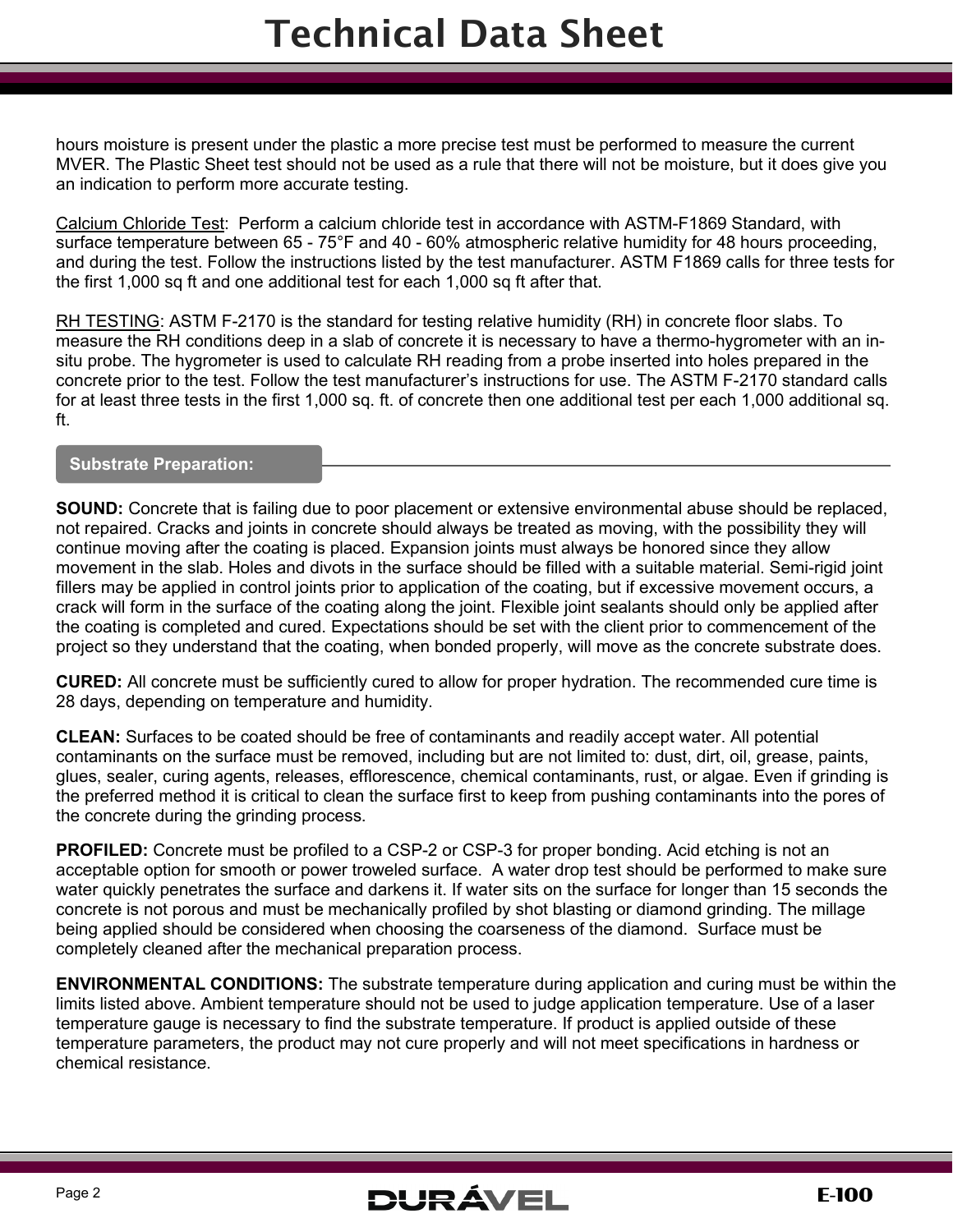#### **Tinting Instructions:**

E-100 is a clear epoxy. E-Tint packs are available in 14 standard colors. Tint pack colorant should be added to Part A and blended for 2-3 minutes prior to adding Part B.

#### **Mixing Instructions:**

If less than full kits will be mixed, each component should be mixed thoroughly with individual tools. Using the same tool to mix part A and Part B will cause contamination and ruin the material being saved for future use. E-100 is to be mixed at a ratio of 2 parts A to 1 part B. In clean mixing containers pour the correct ratio in and mechanically mix for 3 minutes using a jiffy-style mixer. DO NOT USE A STIR STICK! The amount of material mixed should only be what can be utilized within the listed pot life of the product. If mixing full 0.75-gallon or 3 gallon kits, the Part A pail may be used as the mixing container.

#### **Application Instructions:**

Do not leave mixed material in the mixing container. Mixed product should be poured onto the floor in ribbons then spread and backrolled. A flat or notched squeegee is the most efficient method to quickly get the material across the floor. Do not over-work the product.

RECOAT: Recoat time listed above is directly affected by the ambient surface temperature. Apply additional coatings as early in the recoat window as possible for the best results. Even within the recoat window it is recommended to abrade and clean the existing coat. If the recoat window has passed, it is critical to thoroughly abrade the surface with 80 to 120 grit sanding screens. Thoroughly clean the existing coating before abrading to remove potential contaminants.

| Clean Up:     |  |  |  |
|---------------|--|--|--|
| MEK or Xylene |  |  |  |

#### **Maintenance:**

Use walk-off mats at entrances to keep the floor free of sand and abrasives to minimize scratching. Apply protective felt pads to furniture and fixtures prior to placing on the coating. Use a pH-balanced cleaner to remove light soils. A dilution of ammonia or vinegar and water will clean most contaminants off the surface. Spills should be cleaned promptly to prevent long term staining. Do not use citric-based cleaners.

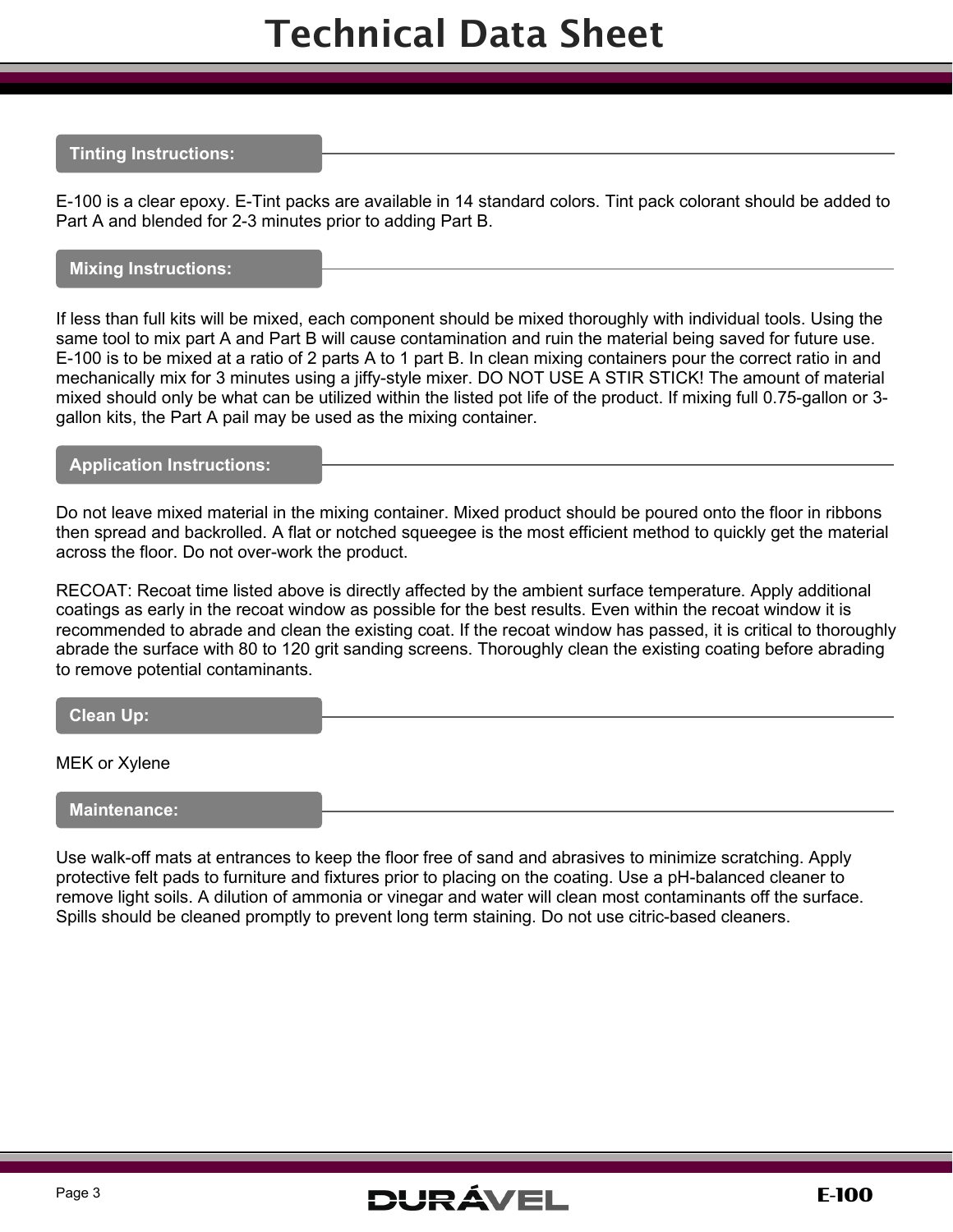#### **Cured Physical Properties:**

Compressive Strength – ASTM D695 – 12,000 psi Tensile Strength – ASTM D638 – 6,300 psi Flexural Strength – ASTM D790 – 9,500 psi Adhesion ASTM D-4541 -- >400 psi, concrete fail Hardness, Shore D – ASTM D2240 – 75 Elongation, percent – ASTM D638 – 10-12 Abrasion Resistance, 1000 gm load 1000 cycles – ASTM D4060 – 49 mg loss Gloss, 60 Degree – ASTM D523-14 – 90 deg. + Coefficient of Friction – ASTM D2047 – 0.73

#### **Chemical Resistance Chart:**

|                        | 24 Hour Exposure:             |
|------------------------|-------------------------------|
| $E = Excellent$        |                               |
| $F = Fair$             | Acetic Acid $(10%) - F$       |
| $G = Good$             | Ammonia (28%) – $F$           |
| $NR = Not$ Recommended | Brake Fluid $-$ G             |
|                        | Ethanol $(100%) - G$          |
|                        | Gasoline $- F$                |
|                        | Hydraulic Fluid $- F$         |
|                        | Hydrochloric Acid $(10%) - G$ |
|                        | Hydrochloric Acid (25%) - NR  |
|                        | $MEK - NR$                    |
|                        | Motor $Oil - E$               |
|                        | Mustard $-E$                  |
|                        | Power Steering Fluid $-$ G    |
|                        | $Skydrol - G$                 |
|                        | Sulfuric Acid $(10%) - F$     |
|                        | Sulfuric Acid $(50\%)$ – NR   |
|                        | Urine $-$ G                   |
|                        | Vegetable Oil $- E$           |
|                        | Water $-E$                    |
|                        | Wine $- E$                    |
|                        | $X$ ylene – <b>F</b>          |

#### **Slip Resistance Disclaimer:**

Notice: The Occupational Safety and Health Administration (OSHA) and the American Disabilities Act (ADA) have set enforceable standards for slip-fall protection on walking surfaces. The ADA standards are the more stringent and require a minimum coefficient of friction (CoF) on level walking surfaces of 0.6 and on ramped walking surfaces of 0.8. The system applicator / end user assumes all responsibility to provide a flooring system that meets all current safety standards. Neither Durável nor its selling agents will be responsible for any injury that may be incurred in a slip-fall accident. Furthermore, Durável recommends the use of slip-resistant aggregate in all coatings or floor systems that could possibly be exposed to wet conditions or become

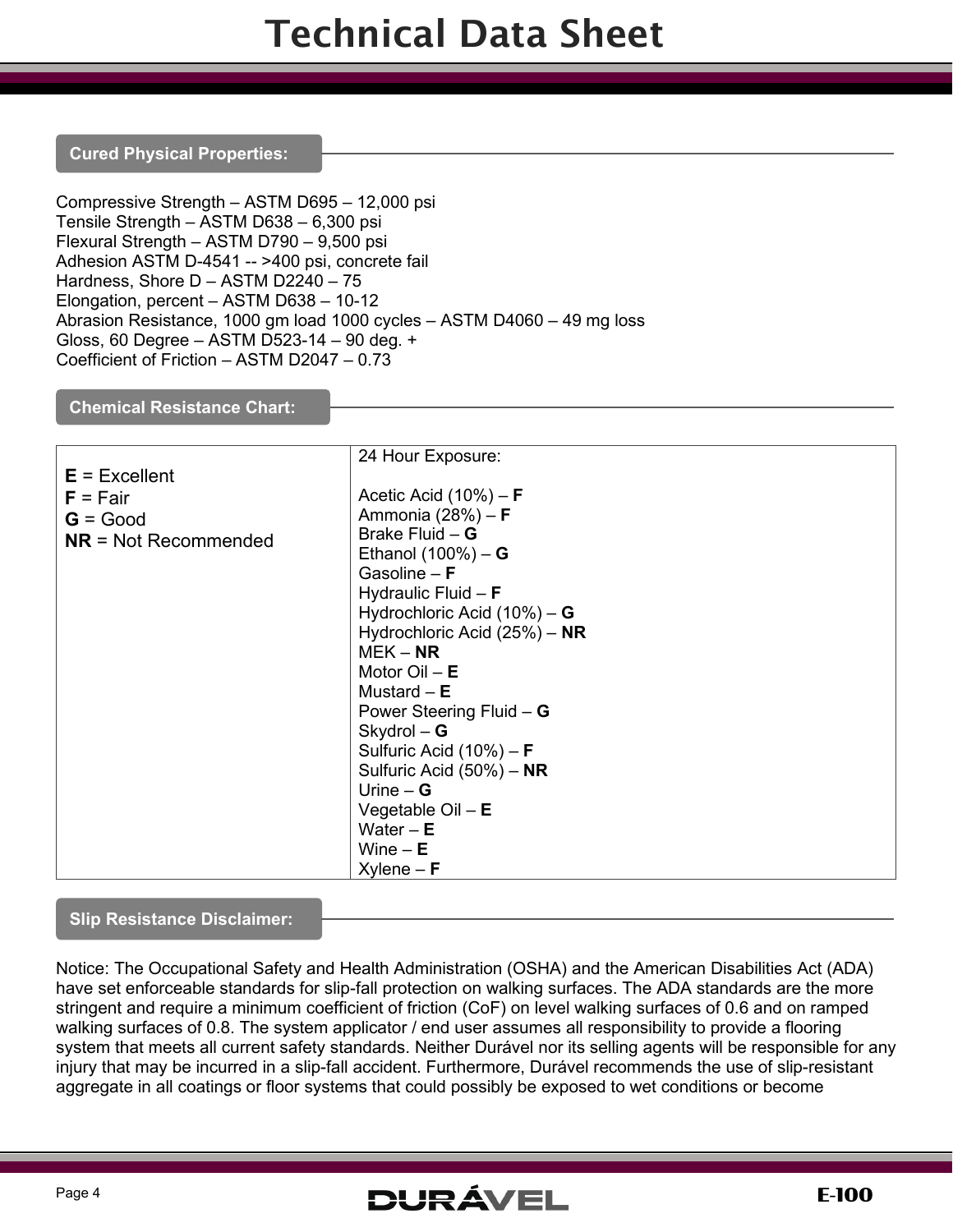contaminated with oils, grease, or other lubricants. Refer to the technical data sheet on acrylic wax floor finishes that meet requirements for ASTM D2047.

#### **Storage:**

Keep container tightly closed in a dry and well-ventilated place. Containers which are opened must be carefully resealed and kept upright to prevent leakage. Keep away from heat. Keep from freezing. Store product above 50 degrees F/10 degrees C and below 95 degrees F/35 degrees C.

#### **Disposal:**

Disposal of product and packaging should be in accordance with applicable regional, national and local laws and regulations.

#### **Shelf Life:**

Up to one year from original manufacture date when stored in its original, unopened container at room temperature.

#### **Limitations:**

This product is not intended for public use and is intended for use by qualified contractors and installers with proper experience and training in the use of these products, and that have read the complete safety data sheet. Apply product only when substrate and ambient temperatures are within the accepted range and to substrates that are a minimum of five degrees above dew point and will remain so during product cure. During application and cure protect product from all contaminants and traffic.

#### **Warranty:**

Durável warrants our products to be of uniform quality, free from defects within manufacturing tolerances, and to conform to published specifications as of the date of sale. Durável has no control over the use of the product and therefore no warranty, expressed or implied, is made or can be made as to the application of the product or the results of use. The manufacturer's obligations shall be limited to refunding the purchase price or providing replacement product for material proven to be defective. Ninety days after delivery of product all warranty and other duties with respect to the quality of the product delivered shall be presumed to have been conclusively satisfied, all liability therefore terminates, and no action for breach of any stated or implied duties may thereafter be commenced. The end user is responsible for determining the product's suitability and assumes all risks and liabilities. Under no circumstances will Durável be subject to or held liable for a consequential damage to anyone in excess of the purchase price of the product.

#### **Disclaimer:**

The information contained herein is believed to be accurate but is not warranted to be so. Data and calculations are based on information furnished by the manufacturer of the product and manufacturers of the components of the product. The information given is designed only as a guidance for safe handling, use,